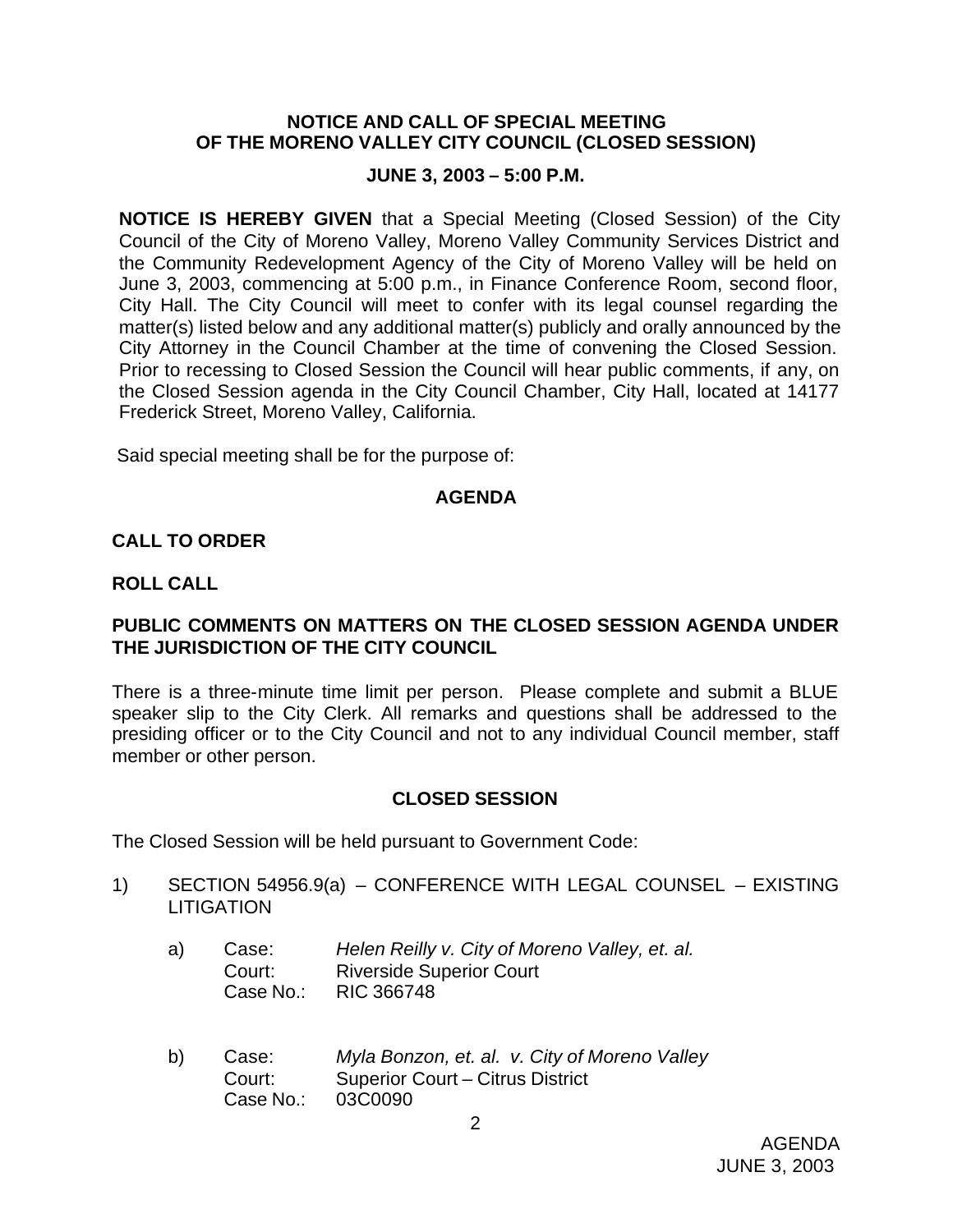c) Case: *Leaders in Community Alternatives, Inc. v. City of Moreno Valley, et. al.,* Court: United States District Court, Central District of California Case No.: EDCV-02-1207 VAP SGLx d) Case: *ADAD LLC v. City of Moreno Valley, et. al.* Court: Riverside Superior Court Case No.: RIC 374644 e) Case: *W.B. Walton v. City of Moreno Valley, et. al.* Court: Riverside Superior Court Case No.: RIC 377795 f) Case: *Clarendon National Insurance Company v. Eastern Municipal Water District, et. al* Court: Riverside Superior Court Case No.: RIC 381325 g) Case: *Sierra Lathing, Inc. v. City of Moreno Valley, et. al.* Court: Riverside Superior Court Case No.: RIC 281662 h) Case: *Lockheed Martin Corporation v. RCHCA, et. al.* Court: U.S. District Court Central District of California Eastern **Division** Case No.: EDCV 97-0051 RT (Vap) i) Case: *Efrain Garcia v. City of Moreno Valley* Court: United States District Court Case No.: EDCV 99-0310 RT (VAPx) j) Case: *Adelphia Communications Corporation, and Century-TCI California ,L.P., a Delaware Limited Partnership* Court: United States District Court Case No.: EDCV 01-0181 VAP(SGLx) k) Case: *Adelphia Communications Corporation, et. al.* Court: United States Bankruptcy Court Southern District of New York Case No.: 02-41729 (REG) l) Case: *City of Moreno Valley v. David Lerma* Court: Riverside Superior Court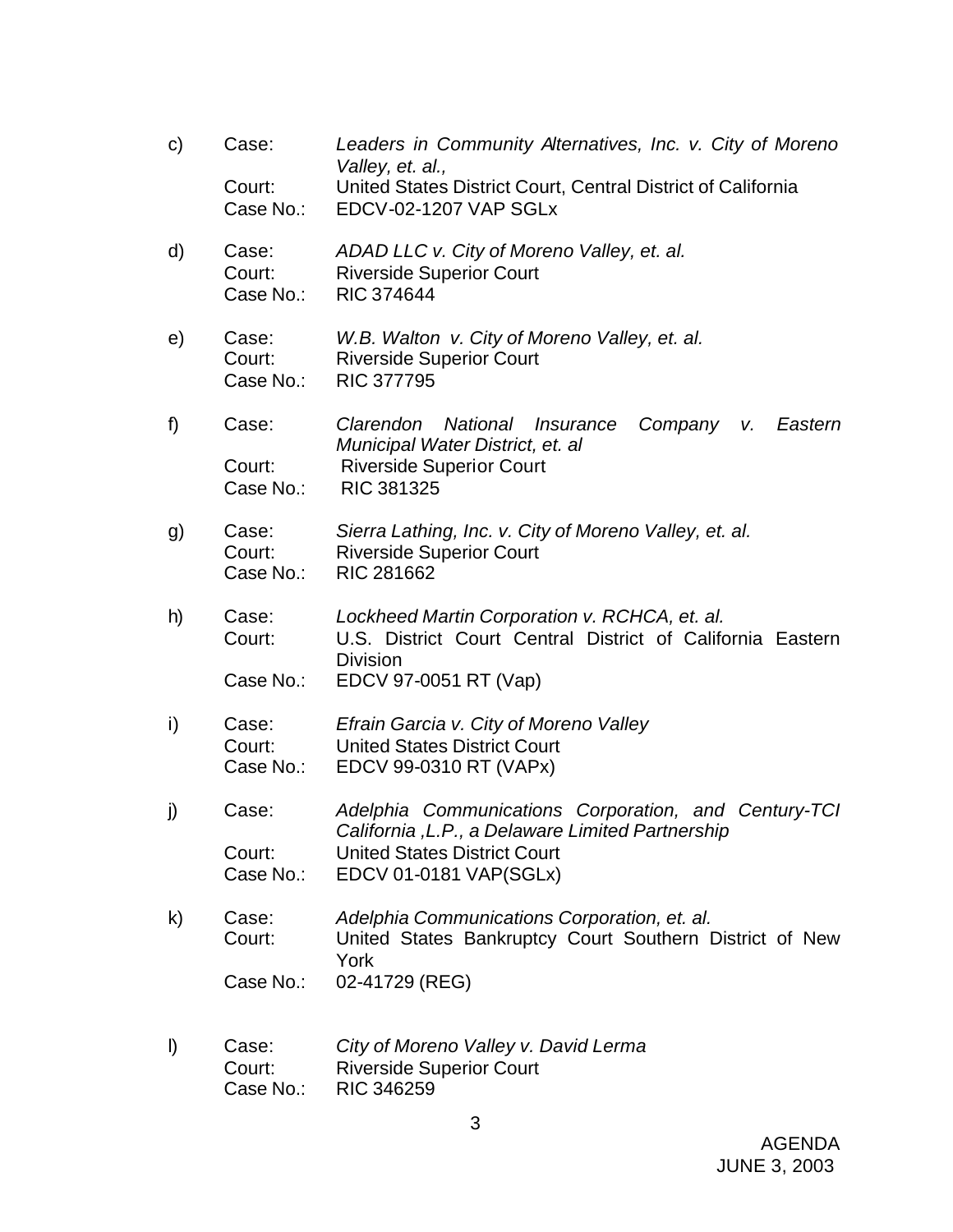- m) Case: *City of Moreno Valley v. Karen Smith Schuler, Marvin Schuler* Court: Riverside Superior Court Case No.: RIC 378953
- n) Case: *Moreno Valley Community Services District, a Public Body Corporate and Politic v. Marlee Enterprises, Inc., Lee Jacobsen* Court: Riverside Superior Court Case No.: RIC 381261
- 2) SECTION 54956.9(b)(1) CONFERENCE WITH LEGAL COUNSEL SIGNIFICANT EXPOSURE TO LITIGATION Number of Cases: 2
- 3) SECTION 54956.9(c) CONFERENCE WITH LEGAL COUNSEL INITIATION OF LITIGATION Number of Cases: 2
- 4) SECTION 54957.6 LABOR NEGOTIATIONS
	- a) Agency Representative: Gene Rogers Employee Organization: MVCEA
	- b) Agency Representative: Gene Rogers Employee Organization: MVMA

# **REPORT OF ACTION FROM CLOSED SESSION BY CITY ATTORNEY, IF ANY**

## **ADJOURN TO SPECIAL STUDY SESSION**